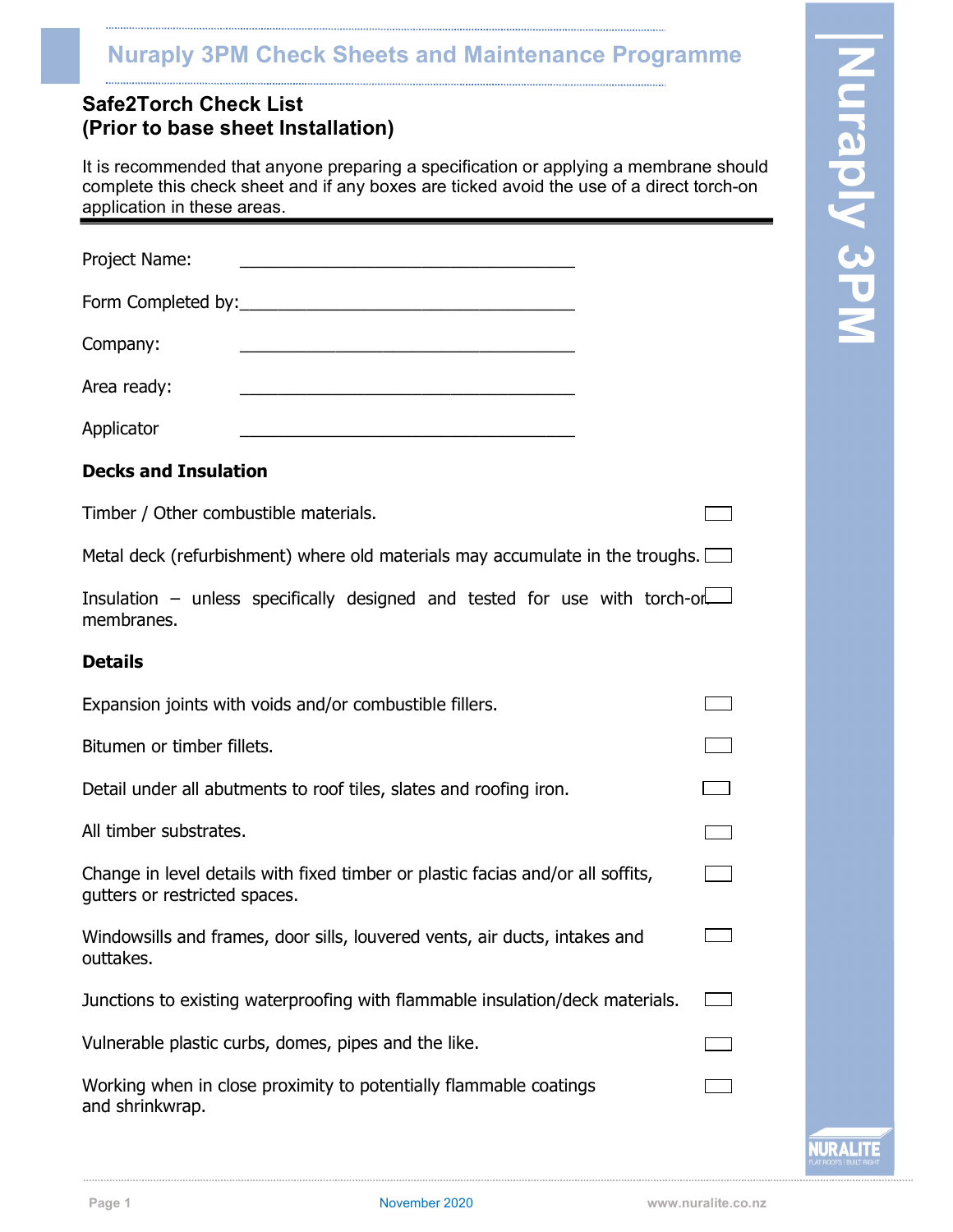# Existing weathering components with concealed flammable materials. These include:

| <b>Nuraply 3PM Check Sheets and Maintenance Programme</b>                                   |                                      |  |
|---------------------------------------------------------------------------------------------|--------------------------------------|--|
| Cladding and roofing underlays.                                                             |                                      |  |
| Working in close proximity to stored chemicals, flammable liquids and explosives            | <b>R</b>                             |  |
| Existing weathering components with concealed flammable materials.<br><b>These include:</b> | p<br>$\overline{\blacktriangledown}$ |  |
| Timber, DPC or sarking membranes beneath fixed metal capping systems.                       |                                      |  |
| Existing kitchen extraction plant coated in oils or fats.                                   | BN                                   |  |
| Flammable wrapping to trunking/ducting/bitumen sheet rolls and roll inserts.                |                                      |  |
| Timber cladding.                                                                            |                                      |  |
| Existing metal or plastic copings/capping's.                                                |                                      |  |
| <b>Notes</b>                                                                                |                                      |  |

Signed: Date:



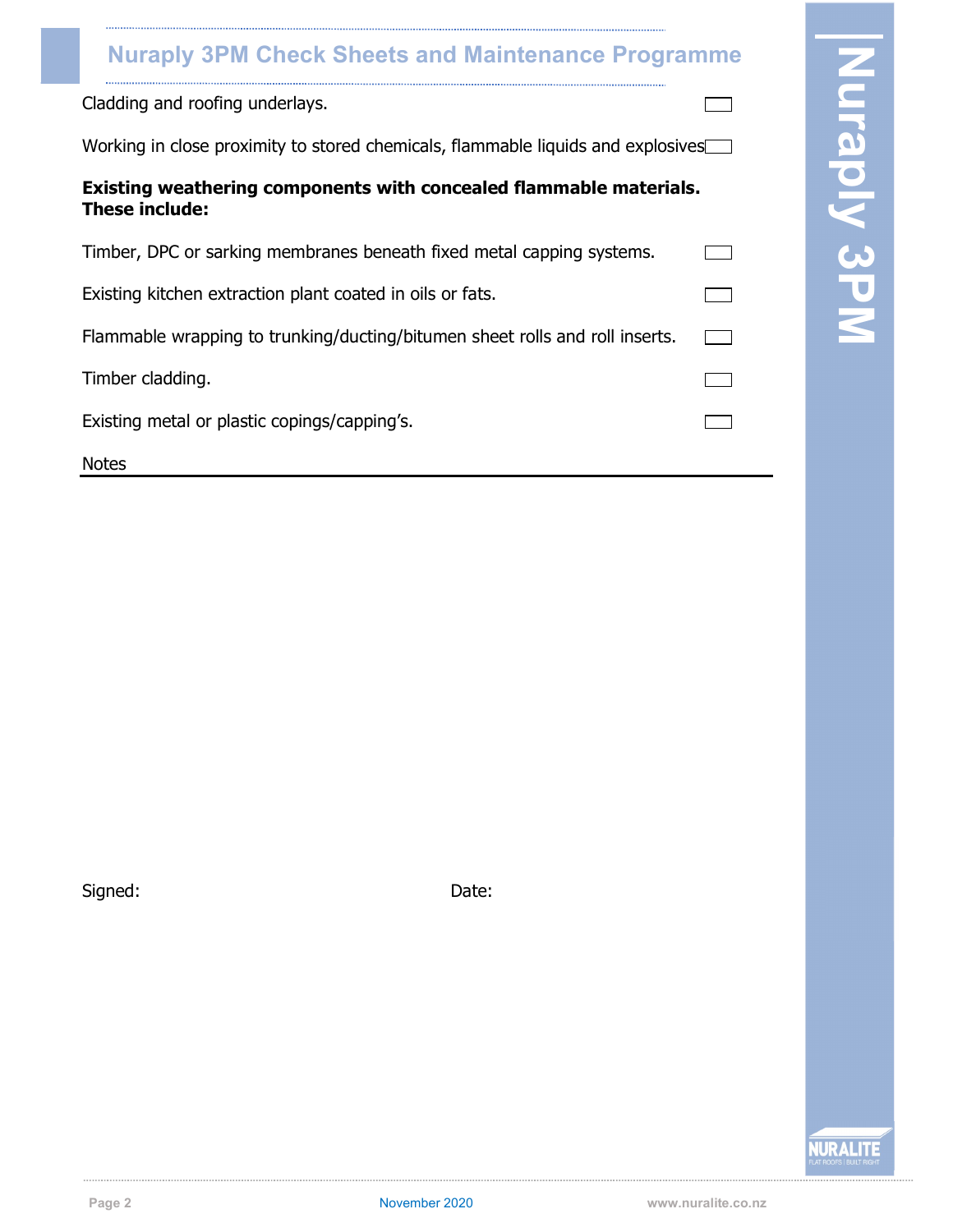# (Prior to base sheet installation)

| <b>Nuraply 3PM Check Sheets and Maintenance Programme</b>                                                   |                      |  |
|-------------------------------------------------------------------------------------------------------------|----------------------|--|
| <b>Concrete Substrate Readiness Checksheet</b><br>(Prior to base sheet installation)                        | $\overline{\square}$ |  |
| Project Name:                                                                                               | <b>Iraply 3PM</b>    |  |
| Form Completed by:                                                                                          |                      |  |
| Company:                                                                                                    |                      |  |
| Area ready:                                                                                                 |                      |  |
| Applicator                                                                                                  |                      |  |
| Fax Number:                                                                                                 |                      |  |
| Structure complies to the New Zealand Building Code and concrete complies<br>With NZS 3101 (2006)           |                      |  |
| Concrete cured with curing membranes removed. Concrete substrate contains<br>less than 5% moisture content. |                      |  |
| Surface smooth and clean with falls as per plan.                                                            |                      |  |
| Cavities and cracks filled with Nurapatch, flushed off and cured.                                           |                      |  |
| Concrete surface firm with any soft concrete or laitance removed.                                           |                      |  |
| Ponding areas removed.                                                                                      |                      |  |
| Roof drains and overflow recesses formed to fit rebated outlets.                                            |                      |  |
| Mortar or Nuralite Bitumen fillets to all upstands and smooth 5mm radius<br>to all external edges           |                      |  |
| If terminating into a chase, pre-form the chase and ensure it's<br>Straight and 20mm deep.                  |                      |  |
| Plinths formed for any exterior ventilation, solar panels or fixtures.                                      |                      |  |
| Construction joints incorporated in slab as per designer's specification.                                   |                      |  |
| Substrate clean, firm and suitable condition for laying the Nuralite systems.                               |                      |  |
| When substrate ready complete this form and fax to the Nuralite applicator                                  |                      |  |
|                                                                                                             |                      |  |

Signed by head contractor **Date:** Date:

**IURALITI**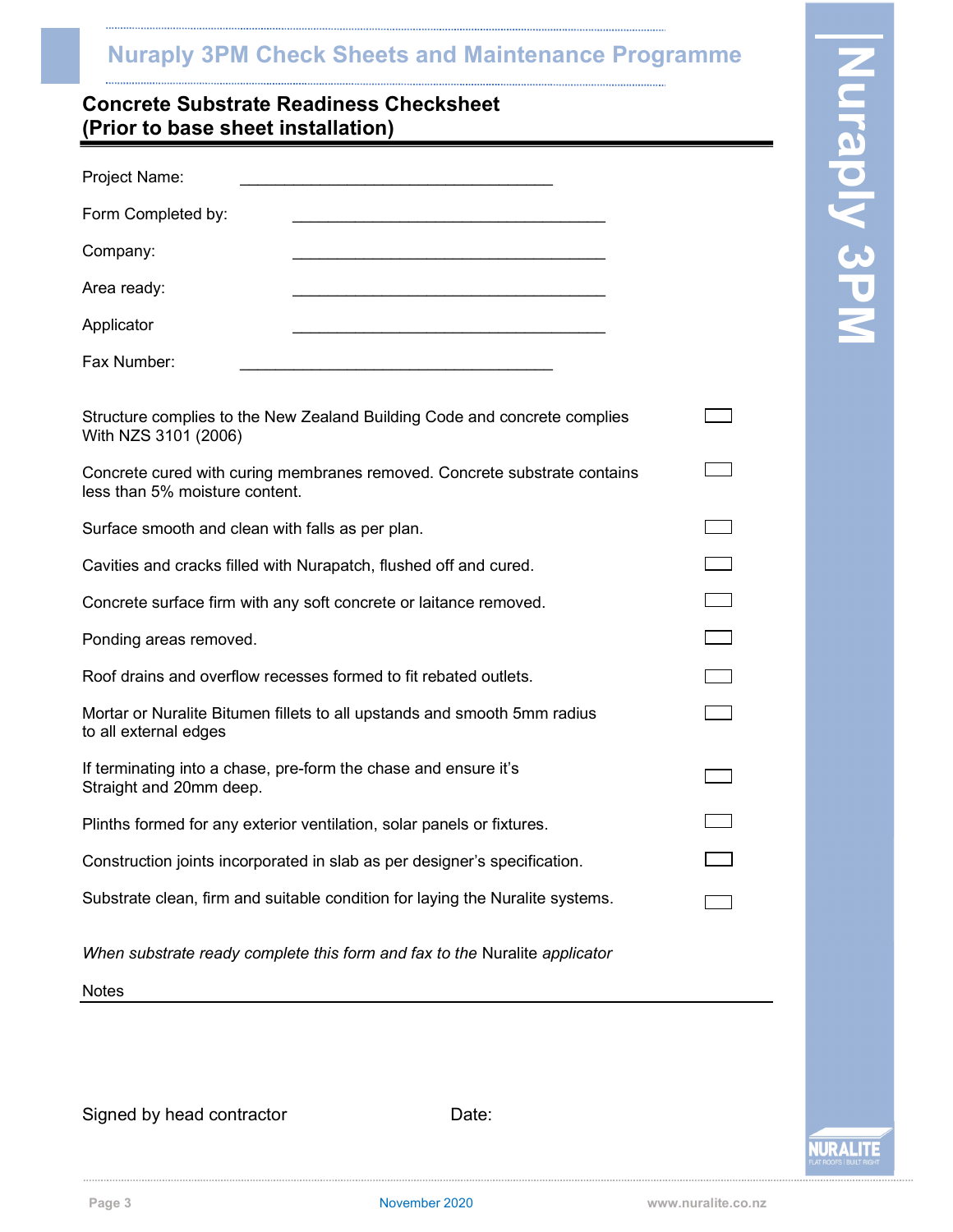# (Prior to base sheet Installation)

| <b>Nuraply 3PM Check Sheets and Maintenance Programme</b>                                                                        |            |
|----------------------------------------------------------------------------------------------------------------------------------|------------|
| <b>Timber Substrate Readiness Check sheet</b><br>(Prior to base sheet Installation)                                              | urapiy 3PM |
| <b>Project Name:</b>                                                                                                             |            |
| Form Completed by:                                                                                                               |            |
| Company:                                                                                                                         |            |
| Area ready:                                                                                                                      |            |
| Applicator                                                                                                                       |            |
| Fax Number:                                                                                                                      |            |
| Structure complies with the New Zealand Building Code and plywood<br>complies with AS/NZ 2269                                    |            |
| H3.2 CCA treated plywood sheets 17mm thick for roofs, 21mm thick for<br>decks.                                                   |            |
| Strandboard laid as per plywood with rafters and nogs at 400mm centres.                                                          |            |
| Plywood sheets supported at 600mm centred rafters and nogs for roofs<br>and decks. Unless otherwise specified.                   |            |
| Sheets stagger lay (fully offset) with falls as per plan.                                                                        |            |
| 5mm clearances from all abutments, 5mm radius to all exposed edges.                                                              |            |
| All sheet edges supported, fixed 150mm on edges and<br>200mm through girth, edges butt-jointed with no gaps except at abutments. |            |
| Sheets fixed by gluing and Stainless Steel countersunk screw fixing.                                                             |            |
| Fillets installed to all internal junctions and neatly fitted.                                                                   |            |
| Mitres neatly formed.                                                                                                            |            |
| Rainwater outlets and overflow recesses formed to fit outlets rebated into<br>The Surface.                                       |            |
| Sharp edges and lips removed and cavities filleted. All joints flush.                                                            |            |
| Plinths formed for any exterior ventilation, solar panels or fixtures.                                                           |            |
| Substrate dry, (less than 20% moisture), clean, firm and suitable<br>condition for laying.                                       |            |
| When substrate is ready complete this form and fax to the Nuralite applicator                                                    |            |

**NURALITI**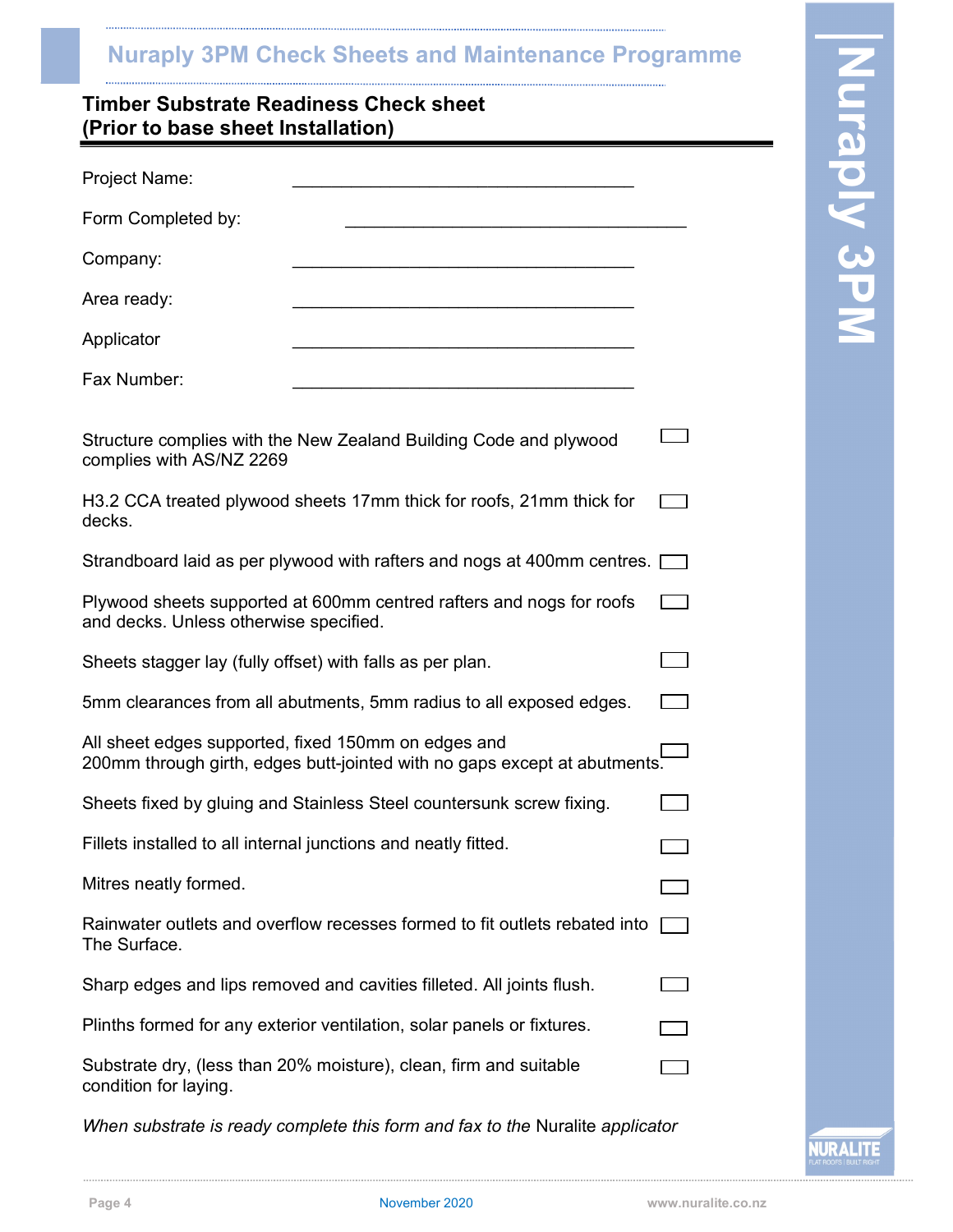Signed by head contractor example and the Date:

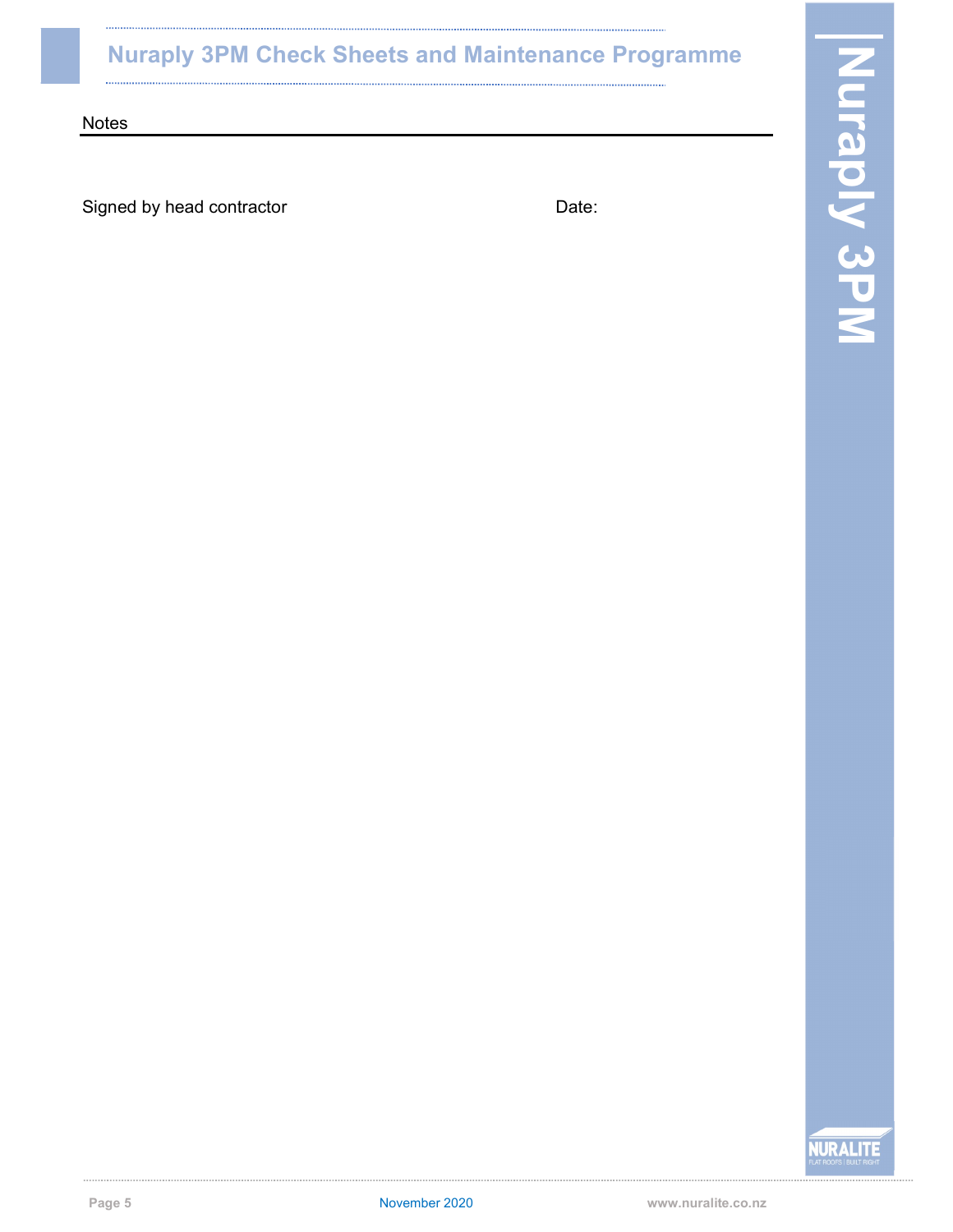| <b>Metal Tray Substrate Readiness Check sheet</b> |  |
|---------------------------------------------------|--|
| (Prior to vapour barrier Installation)            |  |

| <b>Nuraply 3PM Check Sheets and Maintenance Programme</b>                                   |                    |
|---------------------------------------------------------------------------------------------|--------------------|
| <b>Checklist for Project Signoff</b>                                                        |                    |
| <b>Metal Tray Substrate Readiness Check sheet</b><br>(Prior to vapour barrier Installation) | <b>Nuraply 3PM</b> |
| Project Name:                                                                               |                    |
| Form Completed by:                                                                          |                    |
| Company:                                                                                    |                    |
| Area ready:                                                                                 |                    |
| Applicator                                                                                  |                    |
| Dimond sheet installed with the narrow trough down                                          |                    |
| Fastening the metal tray sheet in the pan with 6 fasteners per purlin support. $\Box$       |                    |
| If using timber supports, installed bitumen tape between timber and metal tra               |                    |
| Confirm the substrate slope complies with specification.                                    |                    |
| Rainwater outlets and overflow recesses formed to fit outlets.                              |                    |
| Ensure only approved accessories to be used for drainage.                                   |                    |
| Review penetrations to minimize number and complexity.                                      |                    |
| All edges of insulation supported by timber to prevent damage                               |                    |
| Plinths formed for any exterior ventilation, fixtures or similar.                           |                    |
| Substrate clean, firm and suitable condition for laying the Nuralite systems.               |                    |
| <b>Notes</b>                                                                                |                    |

**NURALITI**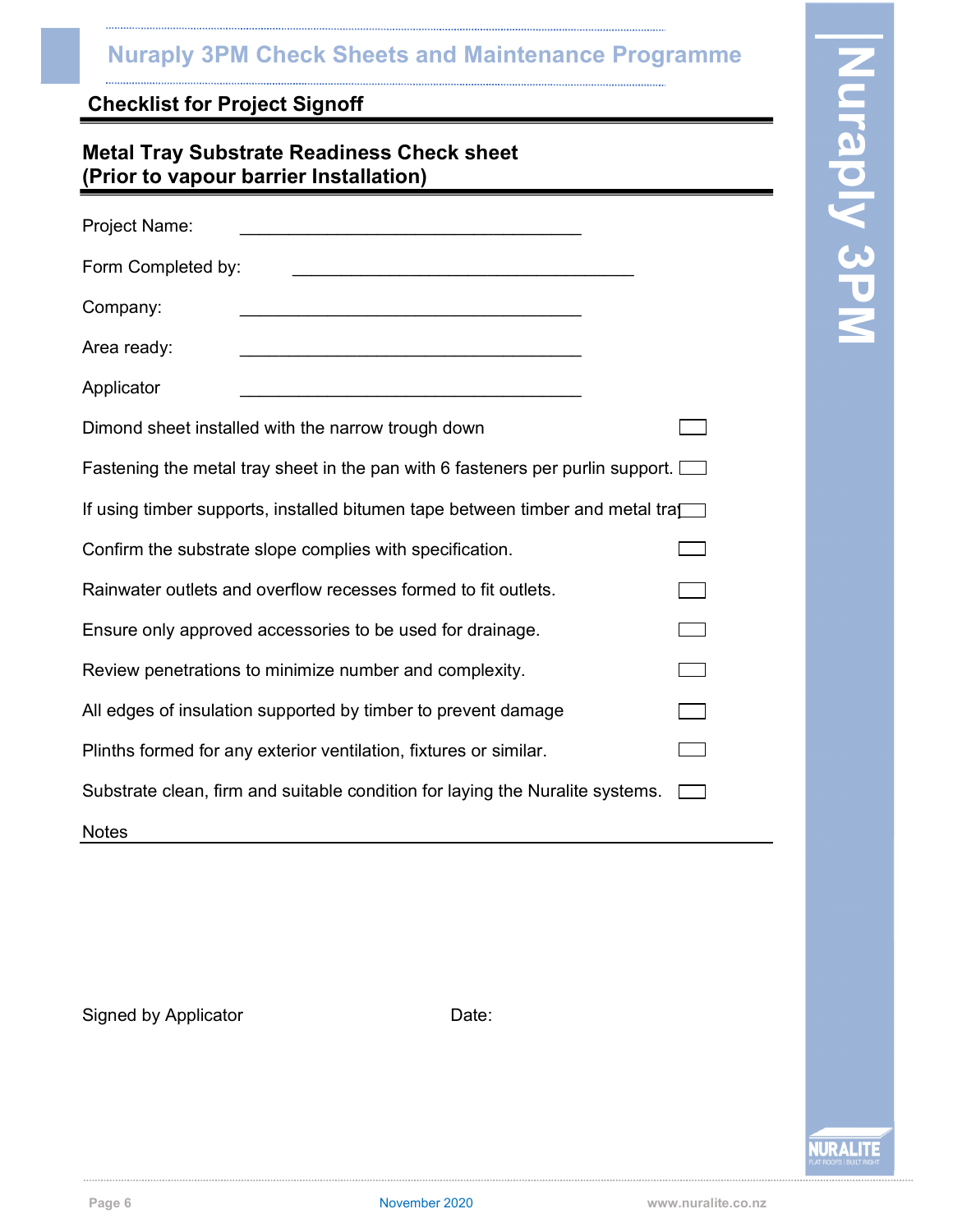# (Prior to Enertherm Installation)

| <b>Nuraply 3PM Check Sheets and Maintenance Programme</b>                                              |                   |
|--------------------------------------------------------------------------------------------------------|-------------------|
| <b>ENERTHERM Substrate Readiness Check sheet</b><br>(Prior to Enertherm Installation)                  |                   |
| Project Name:                                                                                          | <b>Iraply 3PM</b> |
| Form Completed by:                                                                                     |                   |
| Company:                                                                                               |                   |
| Area ready:                                                                                            |                   |
| Applicator                                                                                             |                   |
| Structure complies to the New Zealand Building Code                                                    |                   |
| Confirm the substrate slope complies with plans.                                                       |                   |
| Rainwater outlets and overflow recesses formed to fit outlets rebated into the<br>surface.             |                   |
| Ensure only approved accessories to be used for drainage and venting.                                  |                   |
| Review penetrations to minimize number and complexity.                                                 |                   |
| Ensure the NURAPLY ALU vapour barrier is installed correctly and that any damage has<br>been repaired. |                   |
| Plinths formed for any exterior ventilation, solar panels or fixtures.                                 |                   |
| Substrate clean, firm and suitable condition for laying the Nuralite systems. $\Box$                   |                   |
| <b>Notes</b>                                                                                           |                   |
|                                                                                                        |                   |
|                                                                                                        |                   |
|                                                                                                        |                   |
| Signed by Applicator<br>Date:                                                                          |                   |
|                                                                                                        |                   |

**NURALITE**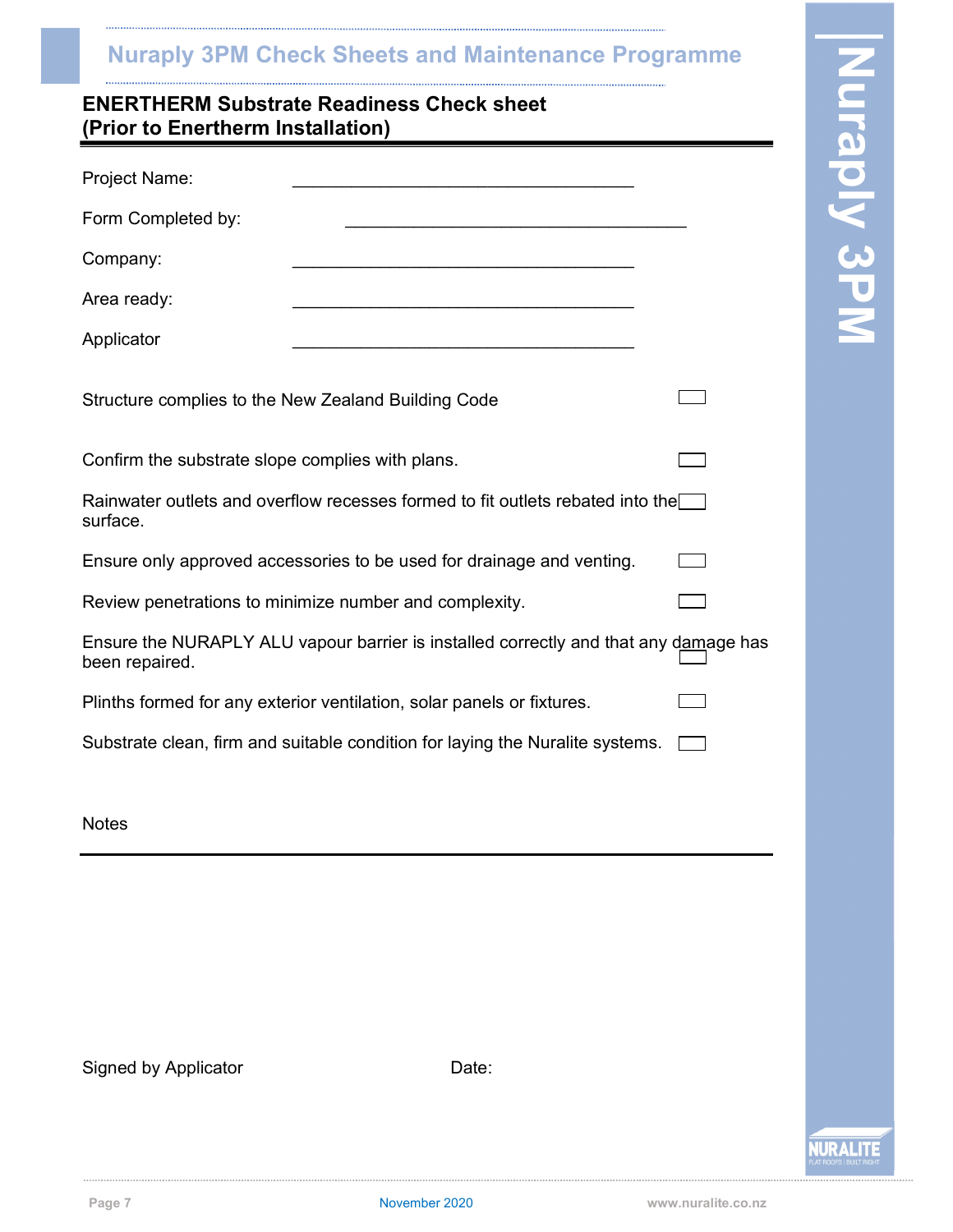| <b>Nuraply 3PM Check Sheets and Maintenance Programme</b>                                                                                                 |            |
|-----------------------------------------------------------------------------------------------------------------------------------------------------------|------------|
| <b>Enertherm Substrate Readiness Check sheet</b><br>(Prior to Membrane Installation)                                                                      | uraply 3PM |
| Project Name:                                                                                                                                             |            |
| Form Completed by:                                                                                                                                        |            |
| Company:                                                                                                                                                  |            |
| Area ready:                                                                                                                                               |            |
| Applicator                                                                                                                                                |            |
| Sheets stagger lay (fully offset).                                                                                                                        |            |
| Any gaps in the insulation filled to prevent thermal bridging.                                                                                            |            |
| Material fastened with the correct quantity of IKOfix Thermal Break Flanges<br>and Fixing Screws (as per the Technical Note document up to 3.33 kPa ULS). |            |
| Edges of insulation supported by metal sheet ridges                                                                                                       |            |
| Plinths formed for any exterior ventilation, solar panels or fixtures.                                                                                    |            |
| Substrate clean, firm and suitable condition for laying the Nuralite systems.                                                                             |            |
| <b>Notes</b>                                                                                                                                              |            |
|                                                                                                                                                           |            |
|                                                                                                                                                           |            |
|                                                                                                                                                           |            |
| Signed by Applicator<br>Date:                                                                                                                             |            |

**NURALITE**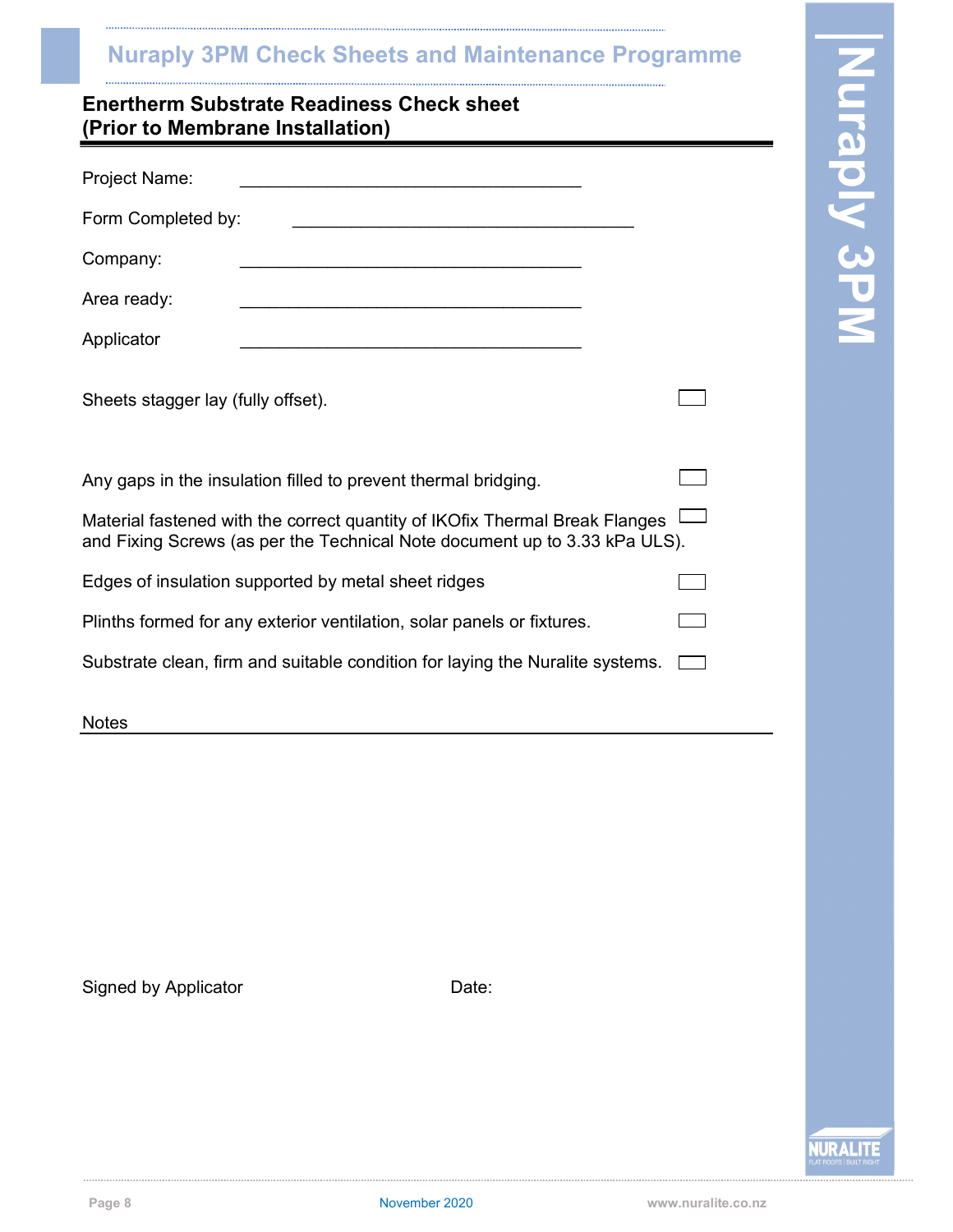| Project Name:            |  |
|--------------------------|--|
| Builder Firm:            |  |
| <b>Applicator Firm:</b>  |  |
| Area covered by QC Sheet |  |

| <b>Nuraply 3PM Check Sheets and Maintenance Programme</b>                                                                                                                                                                                                                                                                                                                                                                                                                                                                                                                                                                                                                                       |          |                   |
|-------------------------------------------------------------------------------------------------------------------------------------------------------------------------------------------------------------------------------------------------------------------------------------------------------------------------------------------------------------------------------------------------------------------------------------------------------------------------------------------------------------------------------------------------------------------------------------------------------------------------------------------------------------------------------------------------|----------|-------------------|
| <b>Checklist for Project Signoff</b>                                                                                                                                                                                                                                                                                                                                                                                                                                                                                                                                                                                                                                                            |          |                   |
| Project Name:<br><b>Builder Firm:</b><br><b>Applicator Firm:</b><br>Area covered by QC Sheet                                                                                                                                                                                                                                                                                                                                                                                                                                                                                                                                                                                                    |          | <b>Uraply 3PM</b> |
| Roofing membrane installation item<br>Comply<br>Y/N/Na                                                                                                                                                                                                                                                                                                                                                                                                                                                                                                                                                                                                                                          | Comments |                   |
| Substrate readiness form completed<br>Under flashings installed to all corners<br>and upstands (pay attention to<br>parapets, gutters, junctions)<br>Gutters correctly and neatly installed,<br>particularly the internal corners<br>Roof drains & overflows installed to<br>specification and watertight<br>Membrane adequately adhered to<br>substrate with no evidence of<br>bubbles or lifting. Correct quantities<br>of primer or adhesive used as per<br>specification.<br>Cap sheet and basesheet fully bonded<br>together, no areas of delamination.<br>Cap sheet side laps 80mm and end<br>laps 100mm fully welded and tidily<br>seamed off.<br>overheating/excessive<br>No sign<br>of |          |                   |
| bitumen bleed from laps (over 2-<br>$3mm$ ).<br>Cap sheet and base sheet laps offset<br>satisfactorily. No three layer lap<br>build-ups<br>Overall installation free of wrinkles,<br>creases and splits<br>All penetration details completed to                                                                                                                                                                                                                                                                                                                                                                                                                                                 |          |                   |
| specification including under/over<br>flashing<br>Standard details used throughout<br>including at upstands, parapets,<br>construction joints<br>All non-standard details installed as per                                                                                                                                                                                                                                                                                                                                                                                                                                                                                                      |          |                   |
| pre-approved specifications (attach<br>approved drawing)<br>Gutters and outlets have been flood<br>tested<br>Any damage to cap sheet repaired to<br>specification.                                                                                                                                                                                                                                                                                                                                                                                                                                                                                                                              |          |                   |

Note: Where an element identified in the above checklist is not applicable, please record N/A in the comply column.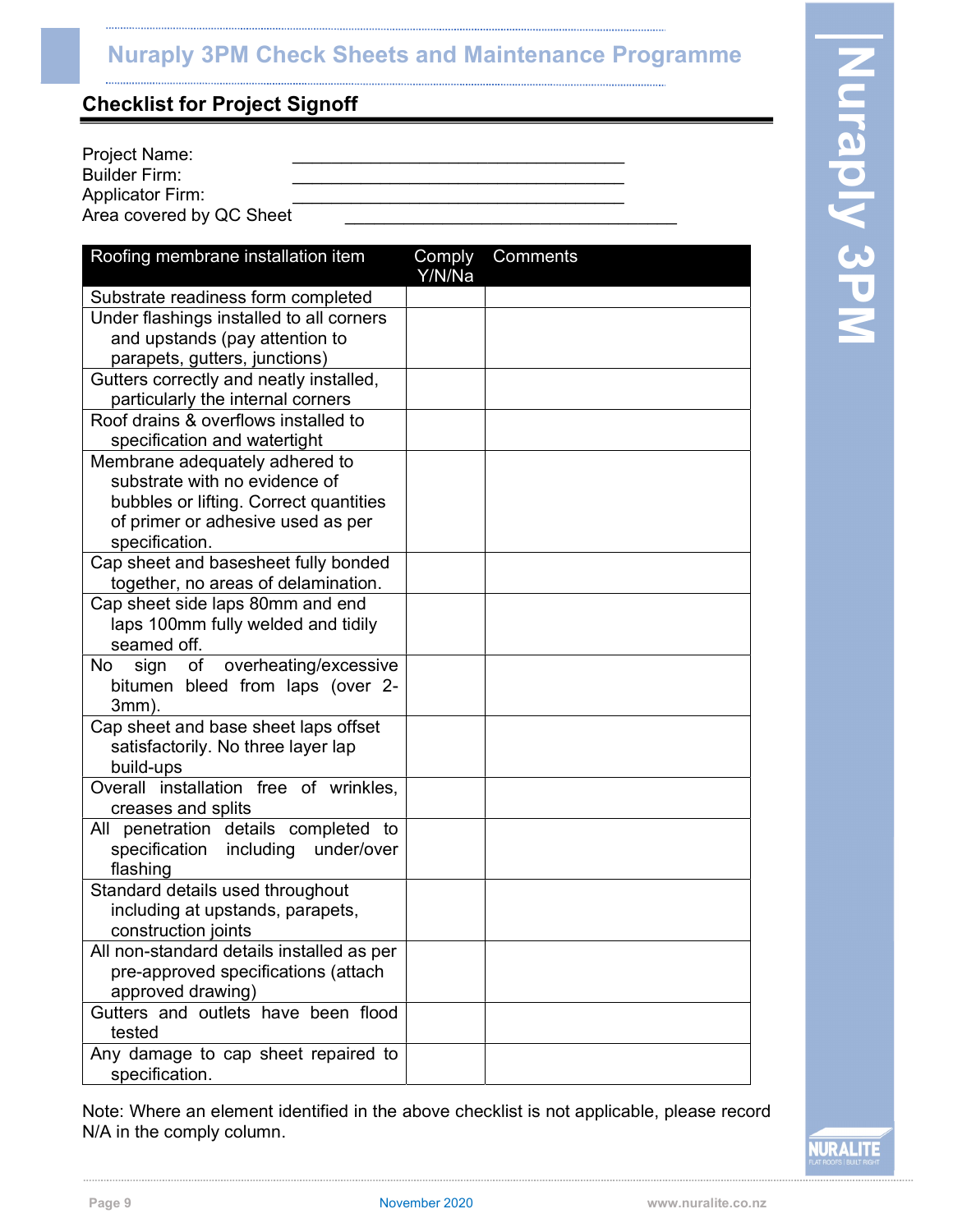| <b>Nuraply 3PM Check Sheets and Maintenance Programme</b> |  |
|-----------------------------------------------------------|--|
| Remedial action required:                                 |  |
|                                                           |  |
|                                                           |  |
|                                                           |  |
|                                                           |  |
|                                                           |  |
|                                                           |  |
| Note of damaged areas repaired:                           |  |
|                                                           |  |
|                                                           |  |
|                                                           |  |
|                                                           |  |
|                                                           |  |
| <b>Signed Builder</b><br>Date:                            |  |
|                                                           |  |
| <b>Signed Applicator</b><br>Date:                         |  |
|                                                           |  |

. . . . . . . . . .

**NURALITE** 

**Contract**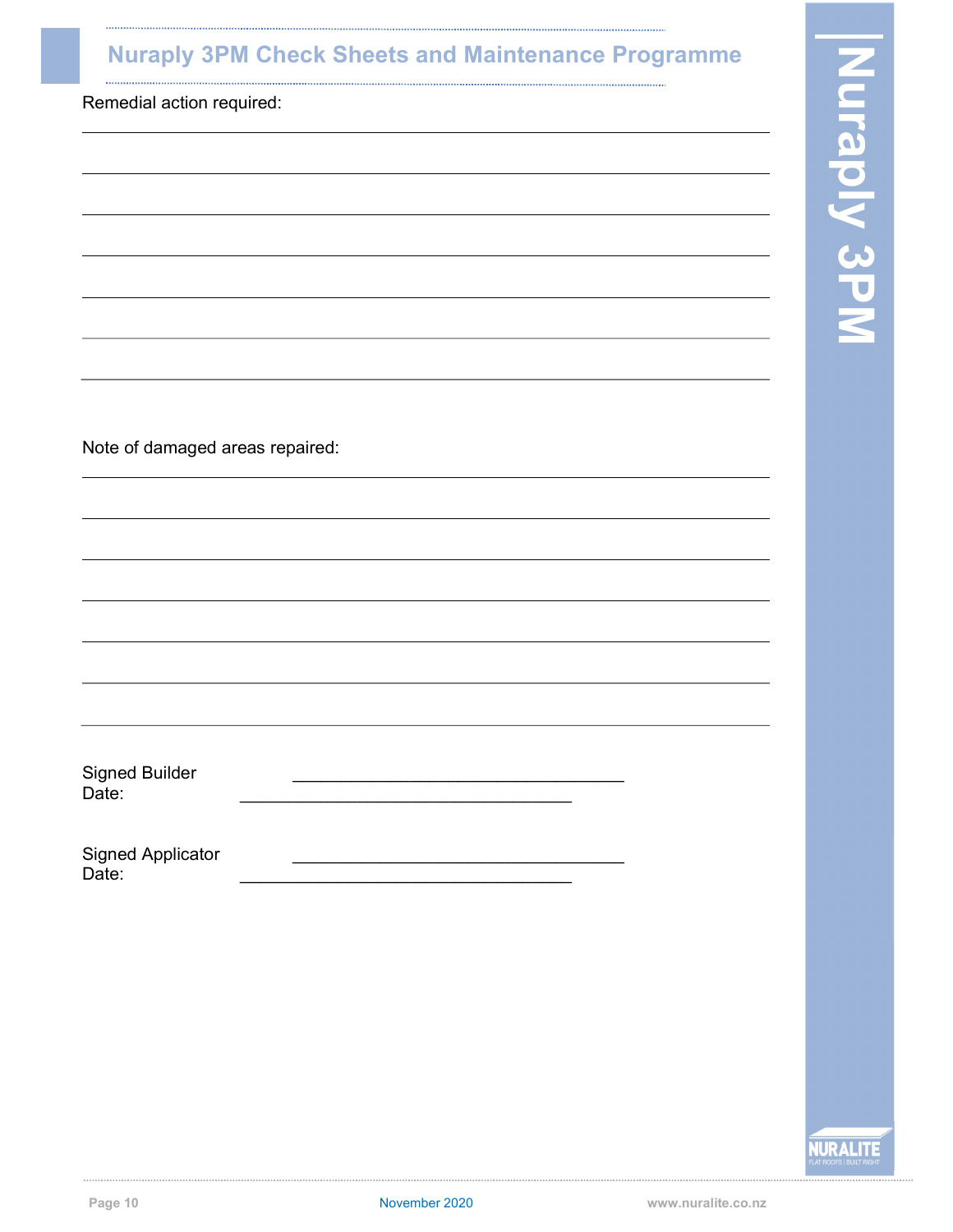To get the longest life from a roof it must be regularly inspected & maintained.

NURAPLY MAINTENANCE PROGRAMME<br>
To get the longest life from a roof it must be regularly inspected &<br>
maintained.<br>
When first installed the building owner should arrange inspections each<br>
spring and autumn, to enable the ef When first installed the building owner should arrange inspections each spring and autumn, to enable the effects of annual extremes of weather to be checked. Following that an annual program of roof inspection and cleaning should be established by the building owner as part of general building maintenance.

 Roofs exposed to high levels of pollution or in close proximity to trees might require more frequent inspection.

 Any inspection of a roof should include the interior of the building for signs of water penetration or condensation and for alterations, which may have affected the roof. Externally, abutting construction, which can affect the performance of the roof, should also be inspected.

### Annual Inspections & Cleaning

### Inspections

 The inspection should concentrate on "high risk" areas such as hatches, drains and around all roof top equipment, as well as a general inspection of the entire roof. Inspections should also include the examination of the roof deck if possible, from the underside for evidence of leaks, deteriorated decking, structural cracks or movement and other deficiencies. Parapets and edging should also be examined for evidence of cracking, deterioration and moisture infiltration.

### Damage

 If damage is found on the roof surface it should be repaired immediately by an approved Nuralite Applicator. They will use NURAPLY 3PM component products and special techniques to achieve neat, unobtrusive reinstatement of the NURAPLY 3PM.

### Cleaning

 Location, traffic level, effective drainage, and service use will dictate cleaning requirements. Sweeping clean followed by hose and broom washing of the NURAPLY 3PM roof is recommended, not water blasting. If mould does appear it should be removed with a long-term mould killer such as Nuracide.

 The building owner may do this them self or engage an approved applicator if they prefer.

### Five Year Authorised Service Checks

 To maintain the material defects warranty, every five years the owner must engage an Approved Applicator to inspect the roof and ensure it remains in good condition. Failure to maintain the roof system will void the warranty.

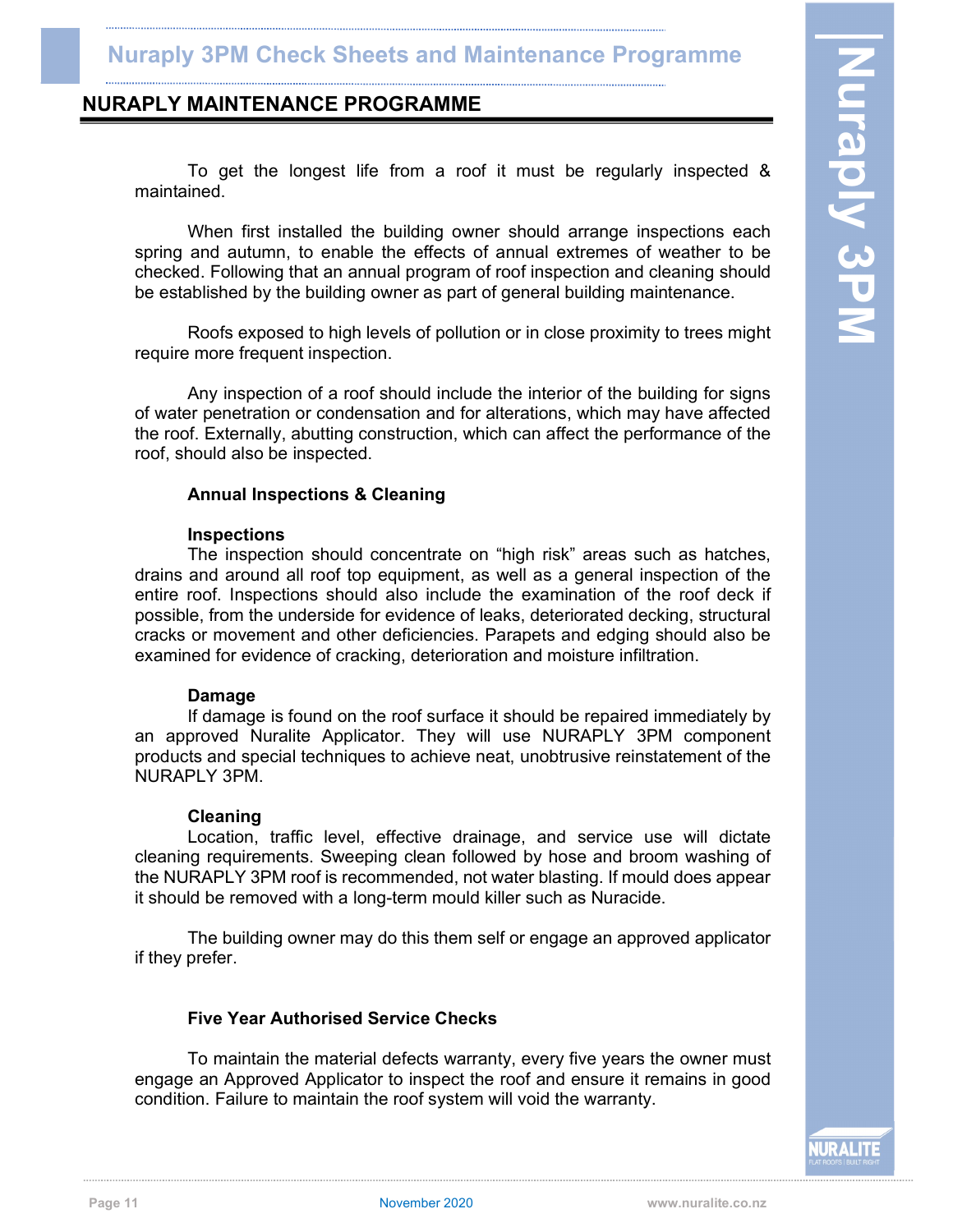| ingress or potential problems. | The Applicator must thoroughly check the roof for signs of damage, water |             |               | N                               |
|--------------------------------|--------------------------------------------------------------------------|-------------|---------------|---------------------------------|
|                                | Applicator                                                               | <b>Date</b> | <b>Signed</b> |                                 |
| <b>Inspection 1</b>            |                                                                          |             |               | $\frac{\mathbf{O}}{\mathbf{C}}$ |
| <b>Inspection 2</b>            |                                                                          |             |               |                                 |
| <b>Inspection 3</b>            |                                                                          |             |               | 57                              |
| <b>Inspection 4</b>            |                                                                          |             |               | IU                              |

# INSPECTION CHECKLIST

### 1) Surface:

- a) bare patches in solar reflective finish or chippings;
- b) accumulation of loose chippings;
- c) accumulation of silt or vegetation;
- d) loose, inadequately supported or broken paving slabs;
- e) exposed insulation (protected membrane roofs);
- f) areas of ponding.

### 2) Membrane:

- a) blistering, ripples, rucking, detachment;
- b) cracks, splits, tears, punctures, indentations;
- c) pimpling, pitting, crocodiling;
- d) pulled, unbonded laps;
- e) softening of surface.

### 3) Substrate:

- a) depressions in surface;
- b) lack of support/soft support to membrane.

### 4) Rainwater outlets:

- a) blocked;
- b) not bonded to membrane (if bonded type);
- c) clamping ring loose (if clamped type).

### 5) Upstands:

- a) damaged/detached flashings;
- b) sagging membrane;
- c) splits, cracks, tears;
- d) membrane unsupported at fillet;
- e) unbonded laps;
- f) blistering.

### 6) Eaves/verge:

- a) unbonded or peeling membrane;
- b) cracking/splitting or strain in membrane;
- c) displacement or signs of movement of edge trim.
- 7) Movement joints, upstand type:
	- a) unsealed capping joints;